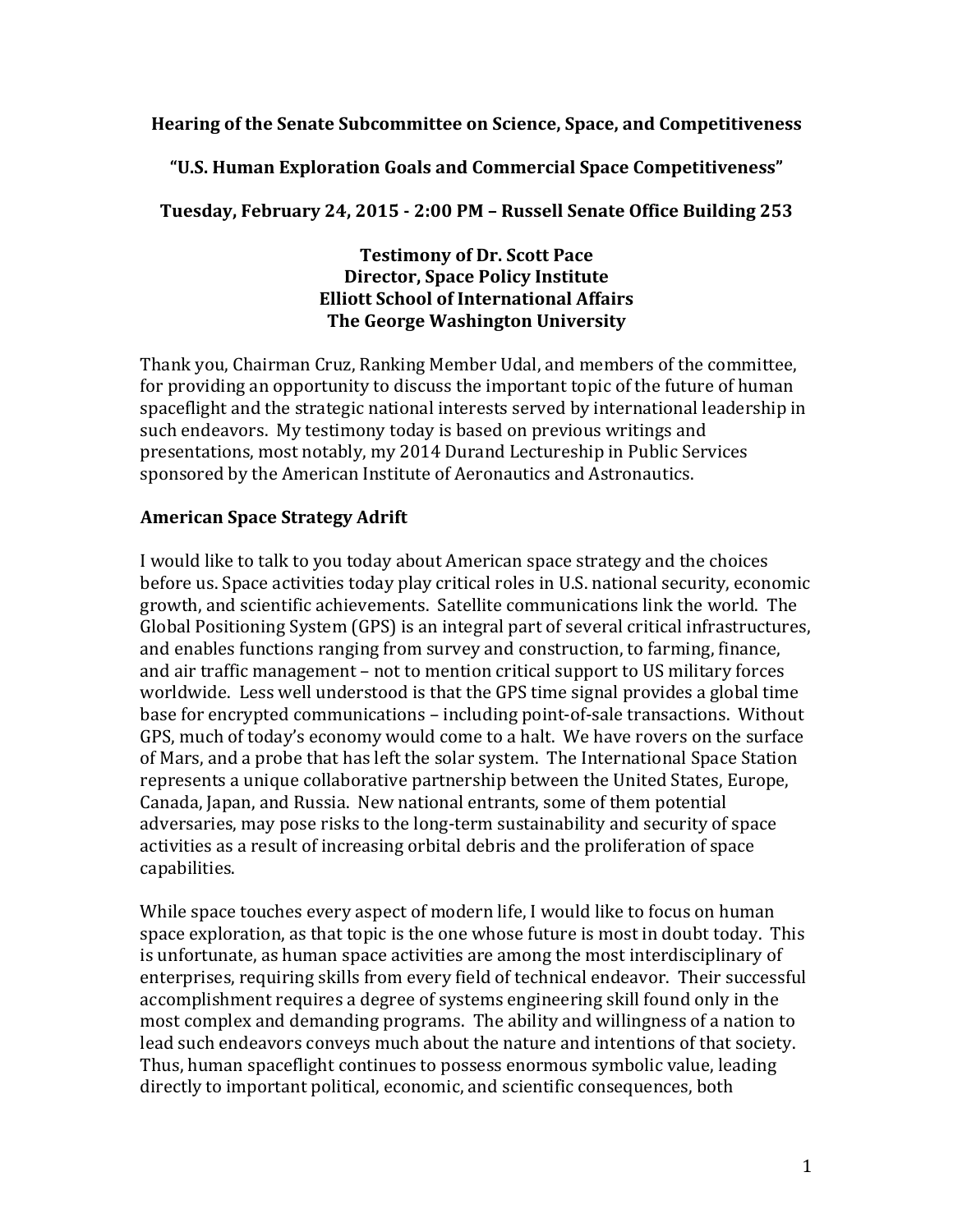domestically and internationally. Human spaceflight is therefore a matter of considerable interest to policymakers, and should be.

It is my argument that international space cooperation, space commerce, and international space security discussions could be used to reinforce each other in ways that would advance U.S. interests in the sustainability and security of all space activities. At present, however, these activities are largely conducted on their individual merits and not as part of an integrated national strategy. I will return to this point later.

The International Space Exploration Coordination Group (ISECG) is a coordination mechanism among the major space agencies created in response to the Bush Administration's Vision for Space Exploration. The ISECG has been able to combine previously separate "Moon First" or "Asteroid First" approaches for going to Mars into a single scenario where cislunar space is the next step for human explorations beyond low Earth orbit. This is a major accomplishment, in that it has been the inconstancy of U.S. policy choices that have made attaining an international consensus so difficult in recent years.

The central elements of the current U.S. approach toward human spaceflight are found in the President's 2010 National Space Policy, which says that the NASA Administrator shall "set far-reaching exploration milestones. By 2025, begin crewed missions beyond the moon, including sending humans to an asteroid." This declaration came as a surprise to domestic and international space communities, following as it did upon the heels of two prior Congressional Authorizations Acts in 2005 and 2008 in which a human return to the Moon was specifically set forth as the next focus of U.S. space exploration. The international space community in particular, which had been shifting attention to the Moon as the completion of the International Space Station (ISS) drew near, felt blindsided. Countries in Asia, such as Japan, India, China, and South Korea, saw the Moon as a challenging but feasible destination for robotic exploration and a practical focus for human space exploration, a goal offering missions in which they could reasonably expect to play a part. The lack of U.S. support during the present Administration for a program to return to the Moon made it difficult for advocates of human space exploration in the United States, Europe, Japan, India, and elsewhere to gain funding for any efforts beyond the ISS.

While the United States continues to be officially uninterested in leading a human return to the Moon, the Moon is the next logical target for all of our potential international partners. Russia has made several presentations at various international conferences endorsing human missions to the Moon. China has not made an official decision to send humans to the Moon, but is proceeding with a steadily advancing robotic program that is putting in place the technical pieces necessary to conduct more ambitious missions when they so choose. They have landed a nuclear-powered rover on the Moon, unveiled designs for a Saturn 5-class heavy-lift launch vehicle, and are building a space station that will be open to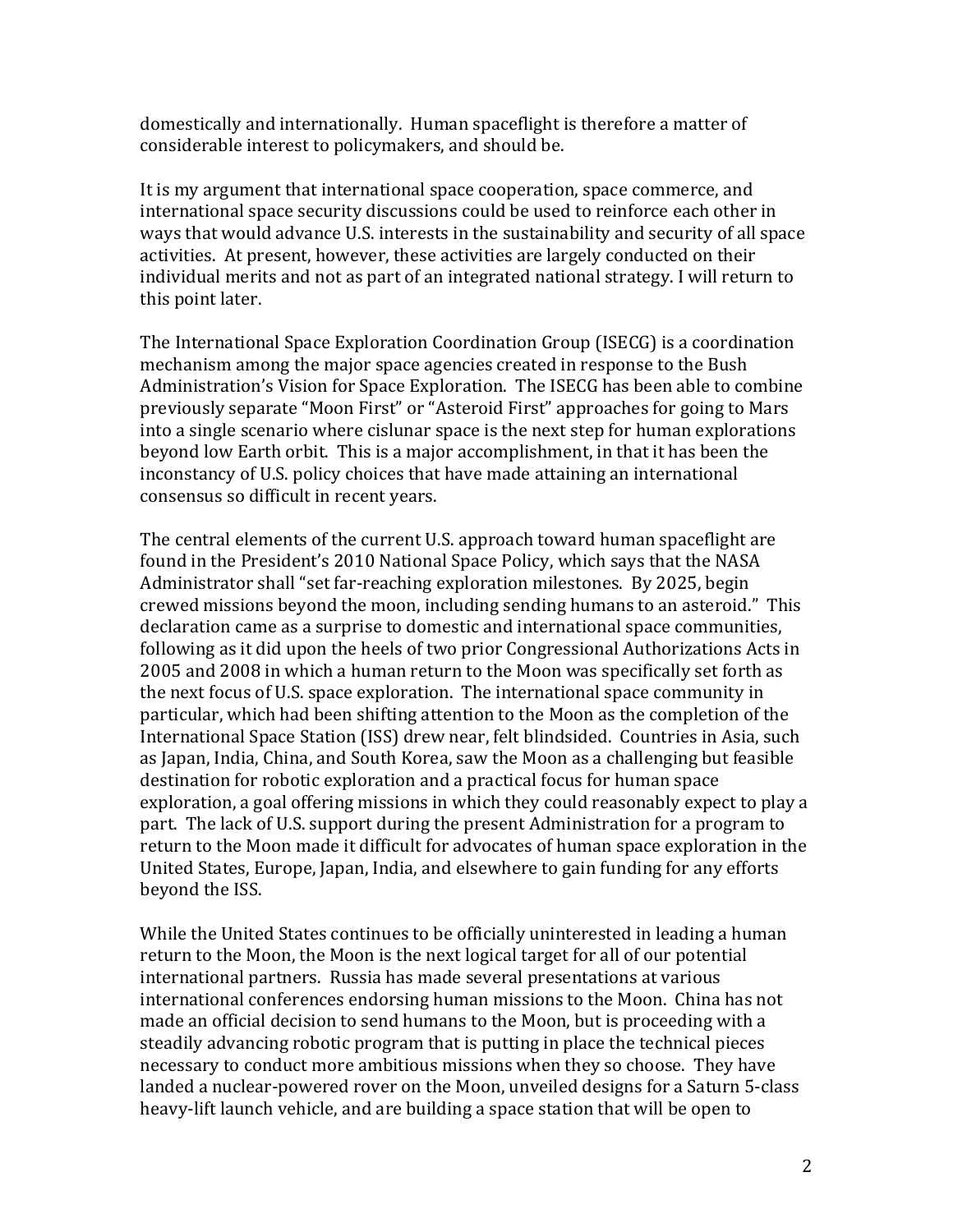international participation. Growing space powers such as the Republic of Korea and India have their own unmanned lunar ambitions, and even the private sector is looking to the exploitation of lunar as well as asteroid resources.

Europe is more cautious about human missions to deep space. They would almost certainly join in a U.S.-led effort, but would not lead one without us. Unfortunately, there is no real U.S. plan or intent for human space exploration beyond the International Space Station, as there is no longer any real funding or any defined architecture for such endeavors. There is, however, a clear policy to create new U.S. providers of cargo and crew services to low Earth orbit to replace government capabilities. Using the ISS as an early market, the hope is that these new providers can provide lower cost services to meet government needs, be able also to compete for non-government payloads, stimulate new demand with lower prices, and thus contribute to U.S. economic growth. Cargo capability has been demonstrated, while crew capabilities are a work in progress. In addition, cost reductions are not yet evident in out-year projections of ISS funding needs.

There are risks in the current U.S. approach to human spaceflight. The United States finds itself reliant on the economic success of private service providers, and, through the intergovernmental agreements pertaining to the International Space Station our partners must now share this reliance. The companies themselves are also at risk. Should there be a "bad day" on the Station, this would be not only a disaster for NASA, but would also put an end to the near-term market for the socalled "commercial crew and cargo" companies. It would be very difficult to restart a U.S. human spaceflight effort without the pull of either the ISS partnership or the follow-on goal of a lunar return, and it is unlikely that private firms would, or even could, recreate a human spaceflight capacity without U.S. government demand and support. 

Even assuming no accidents with the ISS, it will likely be impossible to operate the facility beyond 2028 due to life limitations on crucial station elements, obsolescence, and a lack of replacement parts. Political commitments may fade even earlier, as there is not yet a consensus among the partners to operate the facility beyond  $2020.1$  Without commitments from the partners, it will continue to be difficult to induce scientific investigators to invest years of their career in carrying out an experiment which might fly once, if at all, before the facility is closed. And despite the promise of space tourism, it is also unlikely that the market will be large enough and stable enough by 2020 to replace the demand for human spaceflight now generated by the ISS partnership and NASA in particular.

Human space exploration and U.S. human spaceflight for the next decade will continue to be driven by U.S. space policy as reflected in the NASA budget. That budget is itself a political choice - it is a reflection of what we value as a society.

 

<sup>&</sup>lt;sup>1</sup> The White House and NASA announced on January 8, 2014 that the United States would extend its participation in the ISS until at least 2024.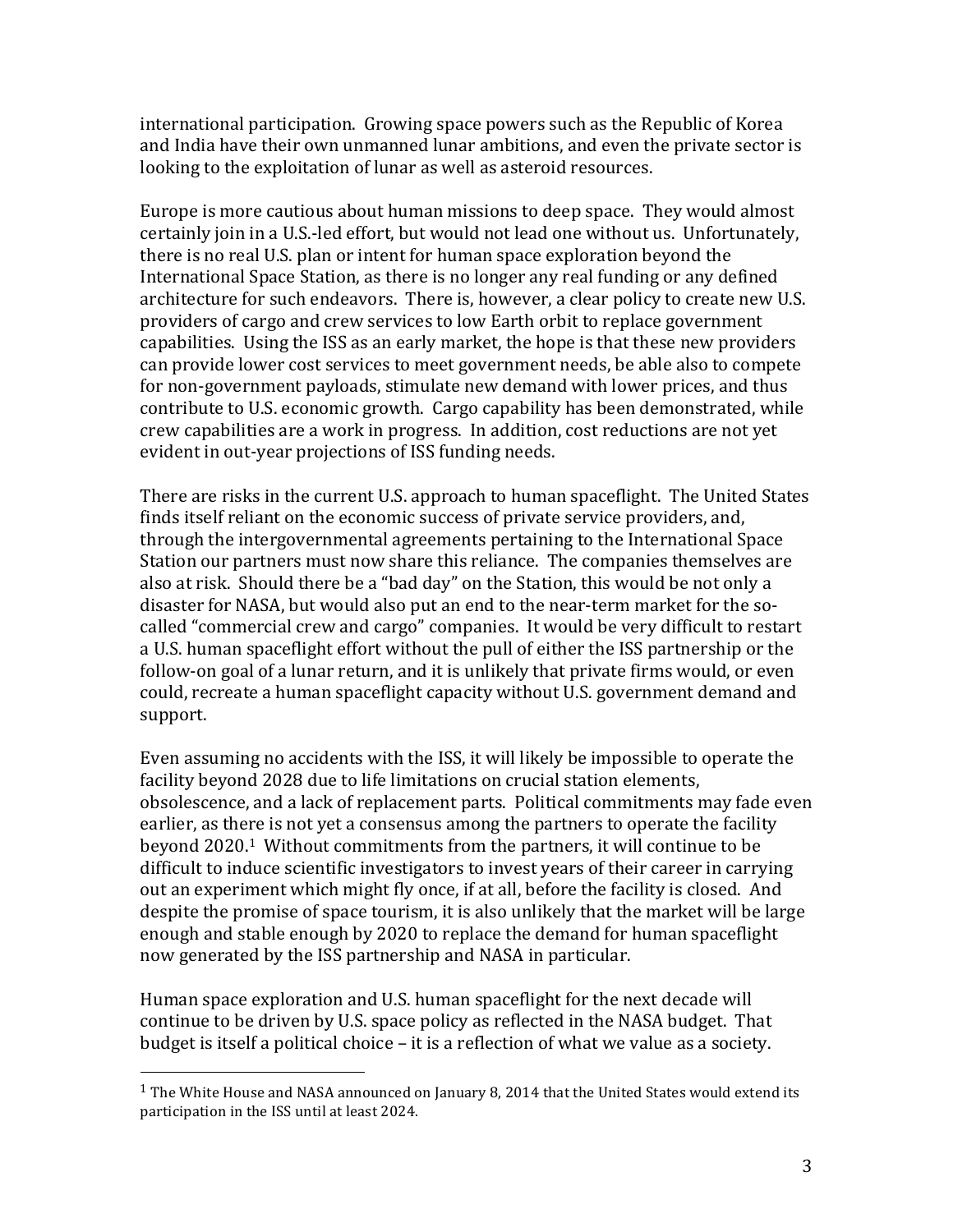NASA's budget has been declining in constant dollar terms for decades. If NASA today had the same budget in constant dollars that it did in 1992, it would be \$24 billion dollars. To the question of affordability, it should be understood that -- in constant dollars -- the Administration's stimulus program was greater than NASA's budget from 1958 to 2008. To emphasize: the United States sent humans to the Moon, built and operated a Space Shuttle fleet for 30 years, completed the initial robotic exploration of the solar system, built and operated several space telescopes, and contributed its share of the International Space Station for less than the cost of the American Recovery and Reinvestment Act.

That being said, fiscal limits are real and harsh. The performance requirements for getting humans safely to other worlds remain constant and demanding. As budgets are pushed down, schedules slip and risks increase. We cannot, however, focus solely on cost, as funds spent on any space activity have to compete successfully against other budgetary demands. If we are to sustain discretionary expenditures for civil space exploration, we must develop a clearer rationale linking such efforts to national interests that can be supported in a bipartisan manner over many years. In the absence of any larger strategic context for a human spaceflight program, ambitious mission concepts are insufficient to justify the required levels of effort.

# **Budget Volatility**

There is a line from the movie "The Right Stuff" in which the actor playing Gordon Cooper says: "You boys know what makes this bird go up? FUNDING makes this bird go up." I would go further and say: "What creates funding? Bipartisan support creates funding."

Bipartisan agreement was reached in the aftermath of the tragic loss of the Space Shuttle *Columbia* that the United States should continue to explore beyond Earth orbit, returning to the Moon and then voyaging to Mars. President Bush called the Vision for Space Exploration "a journey, not a race" and one that would not be done by the United States in competition with other nations, but in partnership with them. The Congress passed two successive NASA authorization bills in FY2005 and FY2008 with strong bipartisan majorities endorsing this direction.

The Obama Administration decision to overturn that consensus led to the protracted battle over the FY2010 NASA Authorization Act. The future of human spaceflight and the role of U.S. leadership were at the center of the debate between Congress and the White House. The result of this conflict was budget volatility as well as policy uncertainty, two factors that have burdened the U.S. human spaceflight effort for several years now. In addition to the flawed policy direction of focusing on an asteroid mission in the near term and an unknown path to Mars in the long term, the Administration's unstable budget requests for NASA have created immense challenges for the Agency's managers, scientists, and engineers. As an illustration of budget volatility, see Figure 1 below. It shows enacted budgets for NASA as well as the five-year budget request for FY2010-20016. The FY2010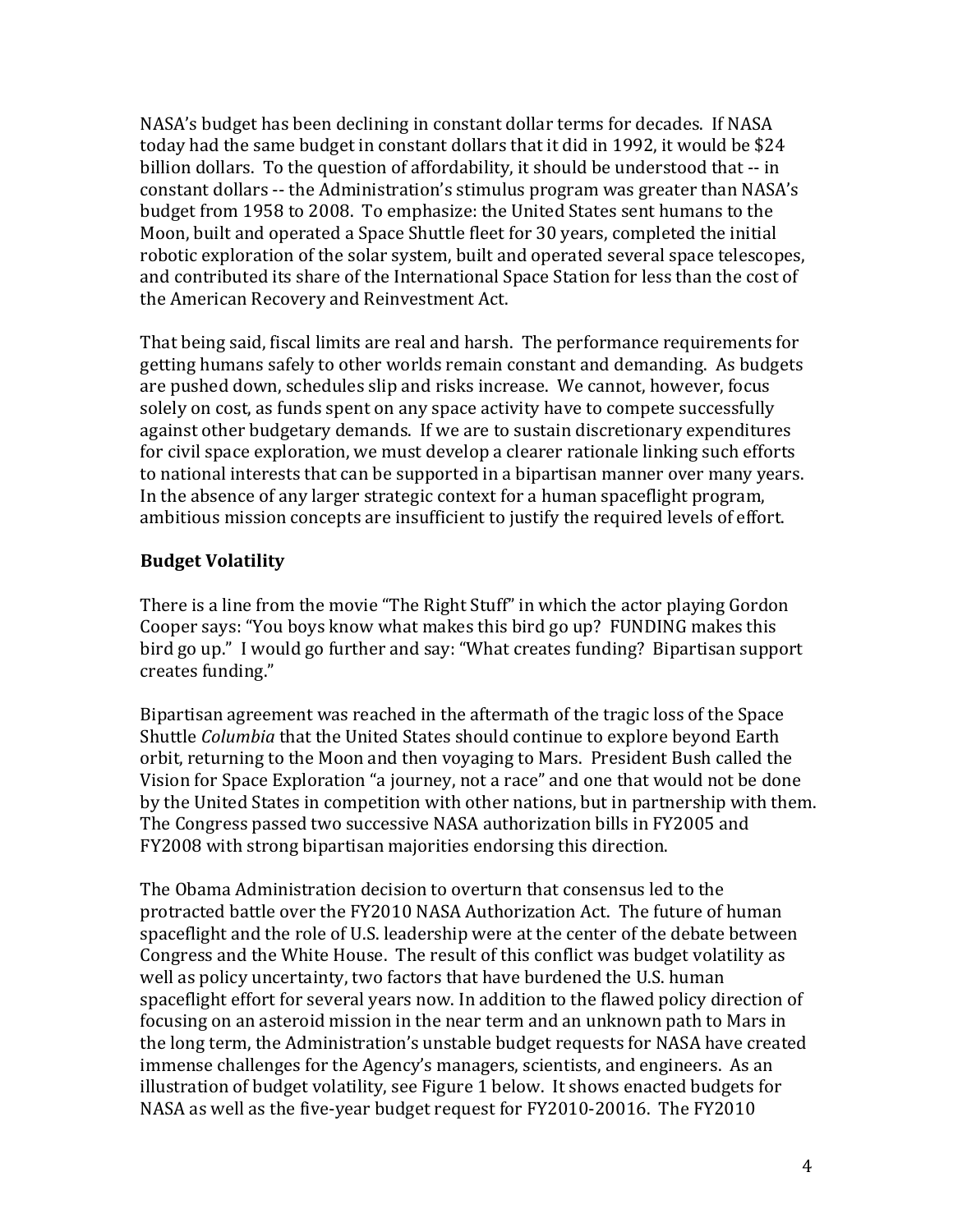budget had a "pause" in human spaceflight in the out-years while the Augustine Committee was working. The FY2010 budget top-line returned but internal Agency priorities were greatly different, leading to the conflicts with Congress. FY2011 saw a dramatic drop and flattening of the NASA budget request, creating more uncertainty for planning. The situation worsened in FY2012, FY2013, and FY2014  $$ leading to the wry comment at NASA that "flat is the new up." This year, the FY2016 request shows a significant increase, but without changes in policy priorities to know if this change will be stable going forward.





# **Global Space Competition**

The uncertainty and drift attending human spaceflight efforts today have consequences beyond our borders. Working in a school of international affairs, it is easy to see the importance of cross-national "functional" issues such as security, trade, development, and technology to U.S. foreign policy. Of particular importance are debates over areas beyond traditional definitions of sovereignty, such as the high seas, international air space, the Polar Regions, space, and cyberspace. These are today's frontiers, and are thus areas of potential conflict and cooperation among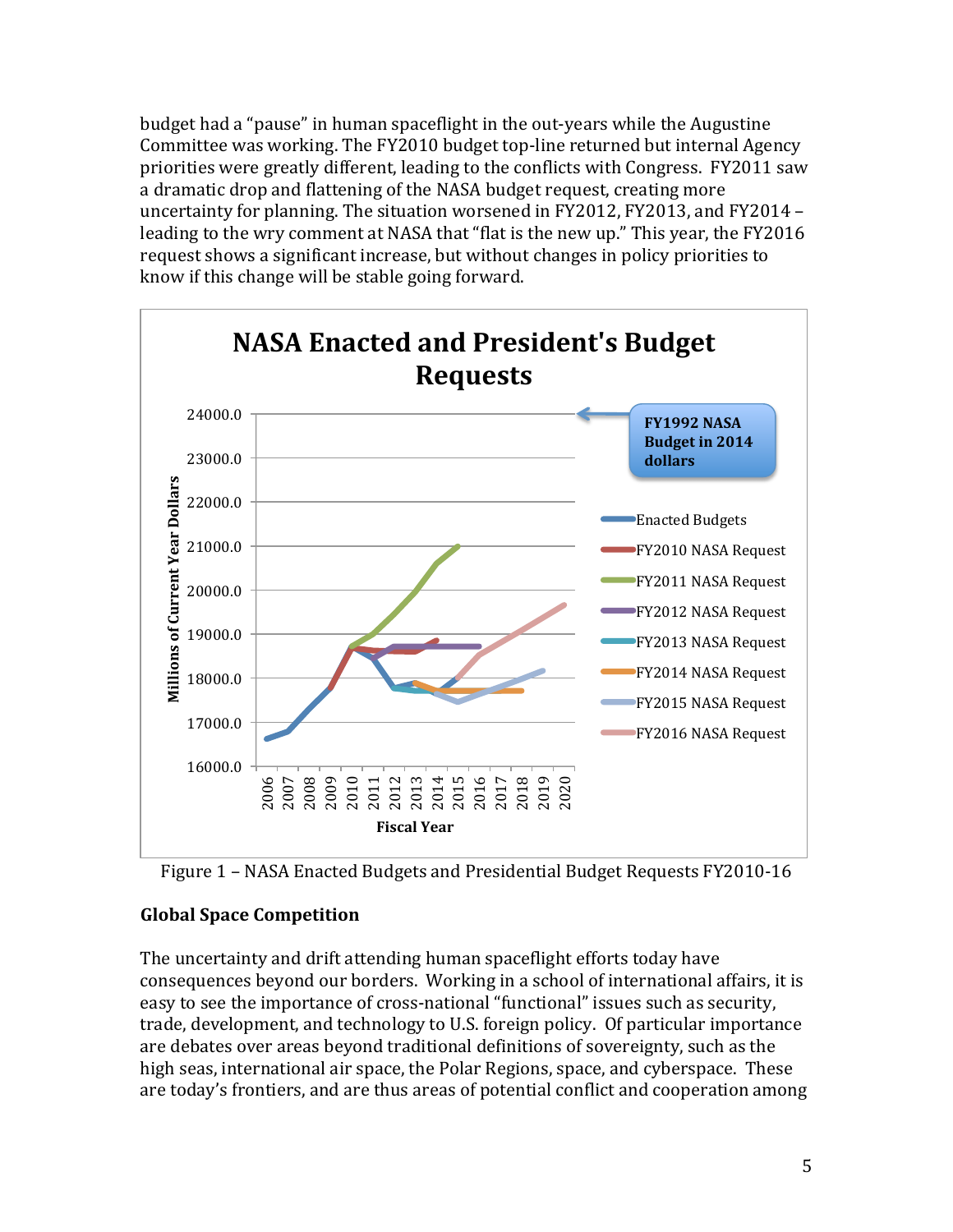state and non-state entities that impact U.S. interests. As with past frontiers, it is those who show up, not those who stay home, who create the rules and establish the norms in new areas of human activity.

In a world in which space capabilities are increasingly global, no one state will be in a position to impose rules unilaterally for the exploration and development of space. Similarly, the diversity of competing national interests in space make it unlikely that a single international space authority or even a new space treaty will emerge anytime soon. Thus, the task for the United States, if it wishes to influence how space is developed and utilized, is to create attractive projects and frameworks in which other nations choose to align themselves, and their space activities with us, as opposed to others. Just as the United States shaped the postwar world with a range of international institutions, so we should look to the creation of new arrangements to advance our interests, values and freedoms in space.

There is nothing inevitable about U.S. leadership in space unless we make it so. I attended the International Astronautical Congress in Beijing in 2013. As might be expected, U.S., Russian, and Indian attendance was light. Nonetheless, the Chinese did a good job hosting the conference with welcoming remarks from Li Yuanchao, Vice President of the People's Republic of China, and a display of their three-man Shenzhou 10 capsule. There were also displays of Brazilian, Ukrainian, and South African cooperation with China, and one could easily see what a global space community might look like without the United States. It was in effect a picture of a post-American space world, with a full range of manned and unmanned space activities, but without American leadership or even, in many cases, an American presence.

China is planning to deploy its own space station in less than a decade, about the same time that the International Space Station may be ending. If China is able to offer pragmatic opportunities for space cooperation on its own space station or as part of efforts to send humans to the Moon, and the United States cannot, then other countries will likely find it attractive to forge closer relationships with China. Such a shift in international space influence away from the United States and toward China will, no doubt, impact a wide range of U.S. national security and foreign policy interests, both in space and in other arenas.

The United States retains several advantages in space, however. We have decades of experience and close relationships with almost every spacefaring nation on a wide range of projects. The entrepreneurial energy of the private U.S. space community, both large and small, is a source of admiration by and occasional puzzlement to the international space community. At the same time, a proud history and a nascent private industry cannot alone substitute for national and international leadership in space, and likely cannot survive, much less thrive without it. Both international cooperation and private sector initiative are necessary aspects of any effective American strategy in space, but are not by themselves sufficient. A focused national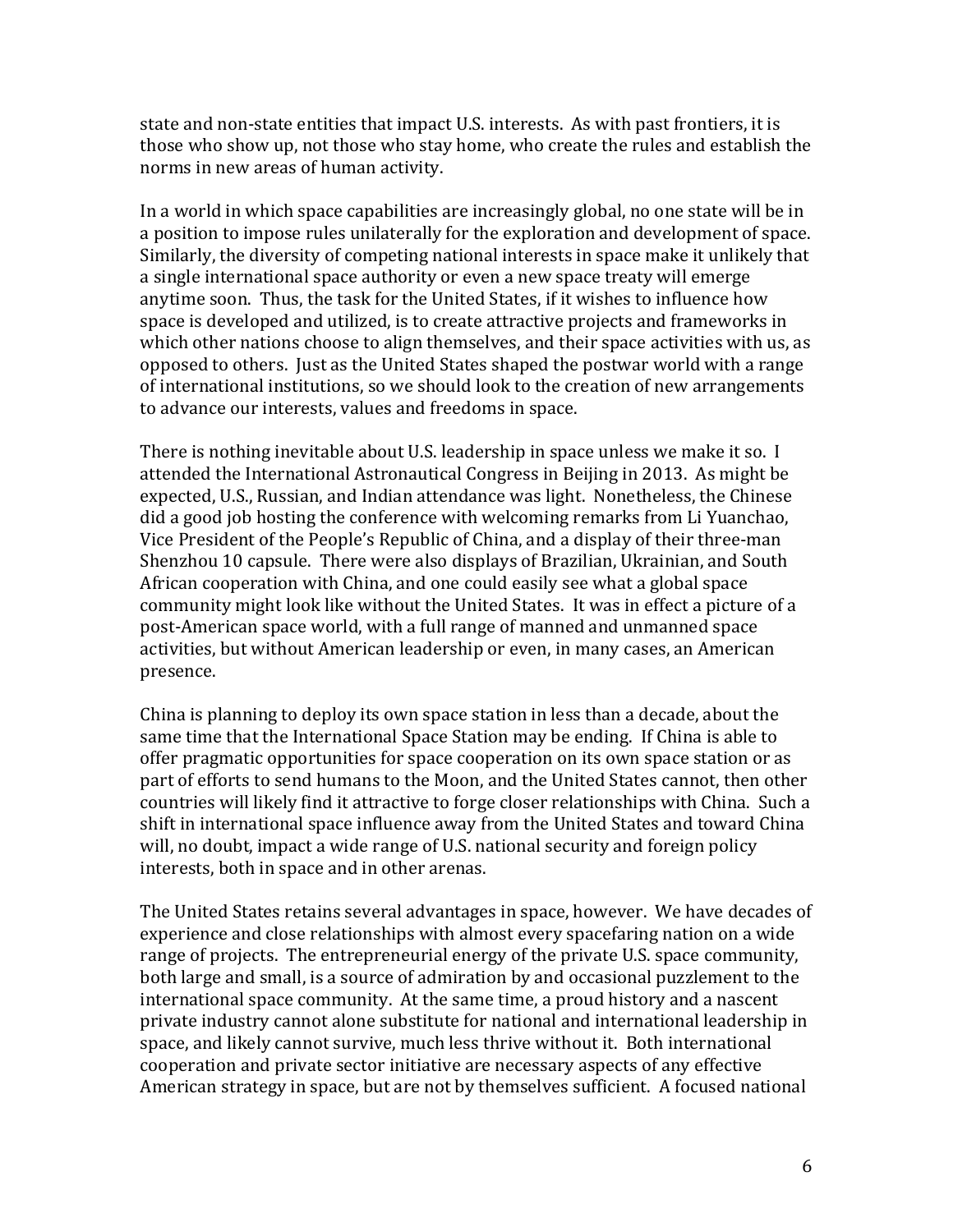strategy is also needed to provide a coherent context for both cooperative agreements and private ventures.

## **Choosing a Direction**

It is crucial to remember that international space cooperation is not an end in itself, but a means of advancing national interests. Those interests can be for security, commerce, science, international influence, or any combination thereof. A human space exploration effort driven by geopolitical interests and objectives provides the historic model and rationale for the United States. The United States undertook the Apollo program in the 1960s to beat the Soviet Union to the Moon as part of a global competition for Cold War prestige. The Apollo-Soyuz program symbolized a brief period of détente in the 1970s. The Space Station program was established in the 1980s, in part, to bring the developing space capabilities of Europe and Japan closer to the United States and to strengthen anti-Soviet alliances. Russia was invited to join a restructured International Space Station in the 1990s to symbolize a new post-Cold War, post-Soviet relationship with Russia.

The next steps beyond low Earth orbit will require international partners for practical and political reasons. Therefore, it makes sense to ask what our partners would like to do, and what they are capable of doing in the future. The answer is the Moon – with Mars and other destinations in the distance. A U.S. commitment now, to lead a multinational program to explore the Moon would be a symbolic and practical first step as well as a means of creating a broader international framework for space cooperation. At the same time, the geopolitical benefits of improving relations with growing space powers through greater U.S. engagement could support more ambitious space exploration efforts than science alone might justify. Providing commercial cargo delivery to the lunar surface would be an attractive post-ISS market for U.S. industry; the volume and duration of that market would be enormously more attractive to industry than that for the ISS could ever be. The Moon is not just a destination, but also a means of answering questions, creating capabilities, training organizations, and forging new relationships to serve the interests of the United States and its allies.

The United States is crucially reliant on space systems, and the future sustainability and governance of space activities are key strategic interests for us. U.S. human space exploration today is "capability driven," with ambitious goals in the distance that are not well connected to other national interests, notably in international relations and commerce. If we are to have an effective American space strategy, we need to align our policies, programs, and budget priorities with enduring national interests. This means looking beyond individual missions and seeking to determine what future humanity might have beyond the Earth, and what values will be part of that future. I would like those values to include the things we value today  $$ democracy, human rights, the rule of law, and free markets.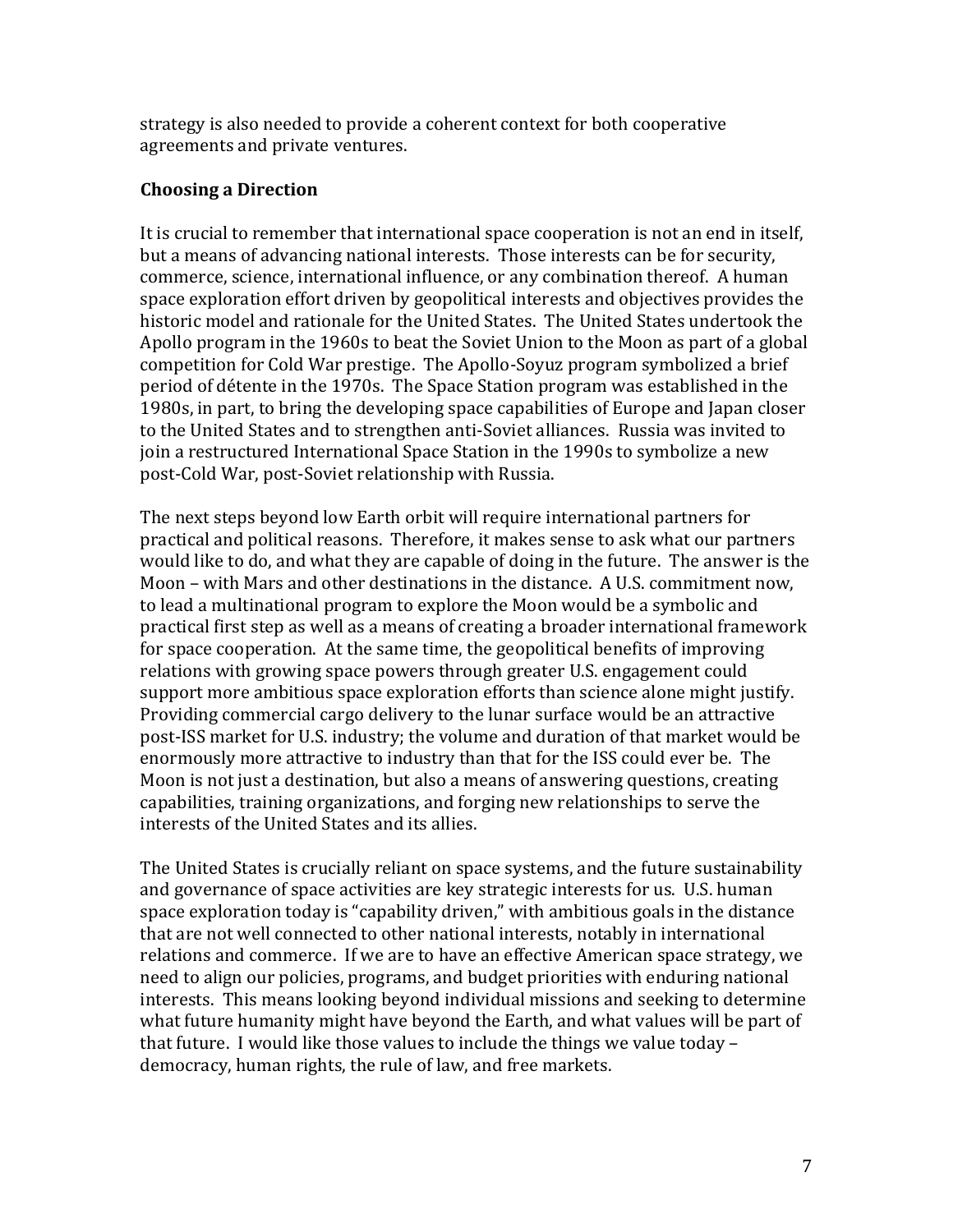I will close with a quote from Oliver Wendell Holmes, Sr. "I find the great thing in this world is not so much where we stand, as in what direction we are moving - we must sail sometimes with the wind and sometimes against it - but we must sail, and not drift, nor lie at anchor." We need the confidence to choose what course offers the greatest advantage to our nation and our values.

Thank you.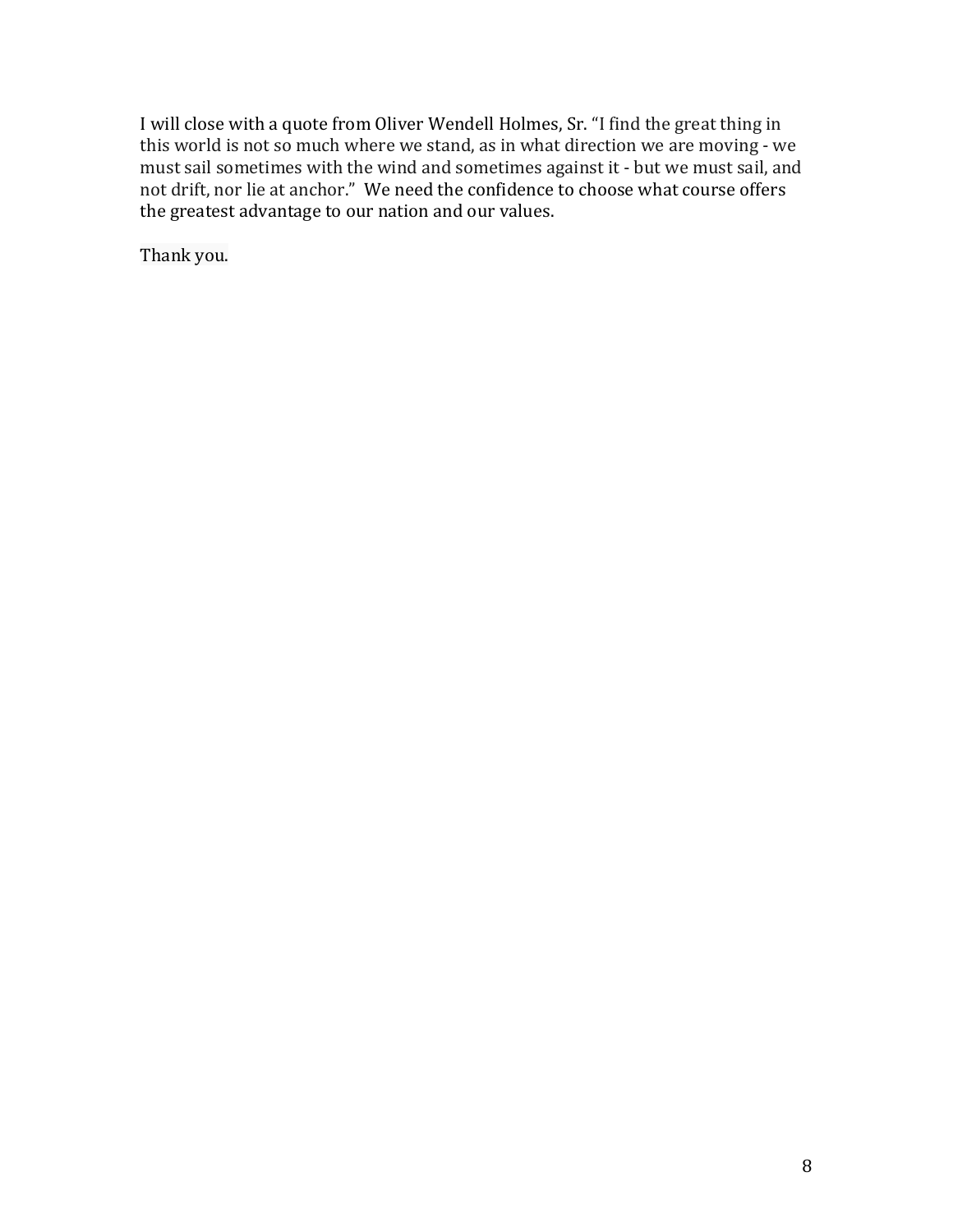## Comments on the President's FY2016 Budge Request for NASA<sup>2</sup>

The President's FY 2016 budget request contains a 7 percent (\$74 billion) increase over the FY 2015 Omnibus spending level, with NASA receiving \$18.5 billion – a nearly \$500 million increase above the FY15 Omnibus and nearly \$1 billion above the President's budget request last year.

The proposed increase to NASA's budget largely benefits two of the Obama Administration's top priorities: Earth Science (+175M) and Commercial Crew development subsidies (+438M). These increases come at the expense of Exploration systems under development, including the super heavy lift Space Launch System (SLS) and the exploration crew spacecraft, Orion, which completed a successful inaugural test flight in December 2014.

The proposed cuts to SLS and Orion almost directly correspond with the budget's nearly half billion jump in funding for the Commercial Crew program. In September 2014, NASA announced the selection of Boeing and SpaceX to continue development of spacecraft for crew launches to the International Space Station by 2017-2018. Congress has repeatedly sought to constrain spending for this program and to narrow the number of program participants. SLS and Orion are the systems that will enable human exploration of space beyond low-Earth orbit. Of particular concern are potential reductions to the funding of SLS core stages that would further delay the program and increase total costs.

Overall, space technology budgets fare well in this year's request: the budget again proposes a \$128+ increase to the Space Technology mission directorate and the Advanced Exploration Systems account, which funds exploration systems like habitat and landers, receives an increase of \$48 million. While modest, funding for AES is important to ensure that systems are developed which leverage NASA's SLS and Orion capabilities enabling a return to the surface of the Moon.

For the third year, the budget continues to propose funding for an Asteroid Redirect Mission, which has been widely panned by the Congress, the scientific community, and NASA's international partners. The administration is again proposing to divert funding in the Advanced Exploration Systems and Space Technology accounts to pay for this mission.

The budget also continues efforts by the administration to cut programs favored by Congressional stakeholders, like Planetary Science and Aeronautics. Both programs are cut by approximately  $$80+$  million relative to the recently enacted FY 2015 Omnibus. 

Although the President's budget violates sequestration budget caps and makes unrealistic assumptions about new revenue to allow for increases in discretionary

 

<sup>&</sup>lt;sup>2</sup> Adapted from *The Hay Bulletin*, Issue 34, The John Hay Initiative, February 12, 2015, p. 7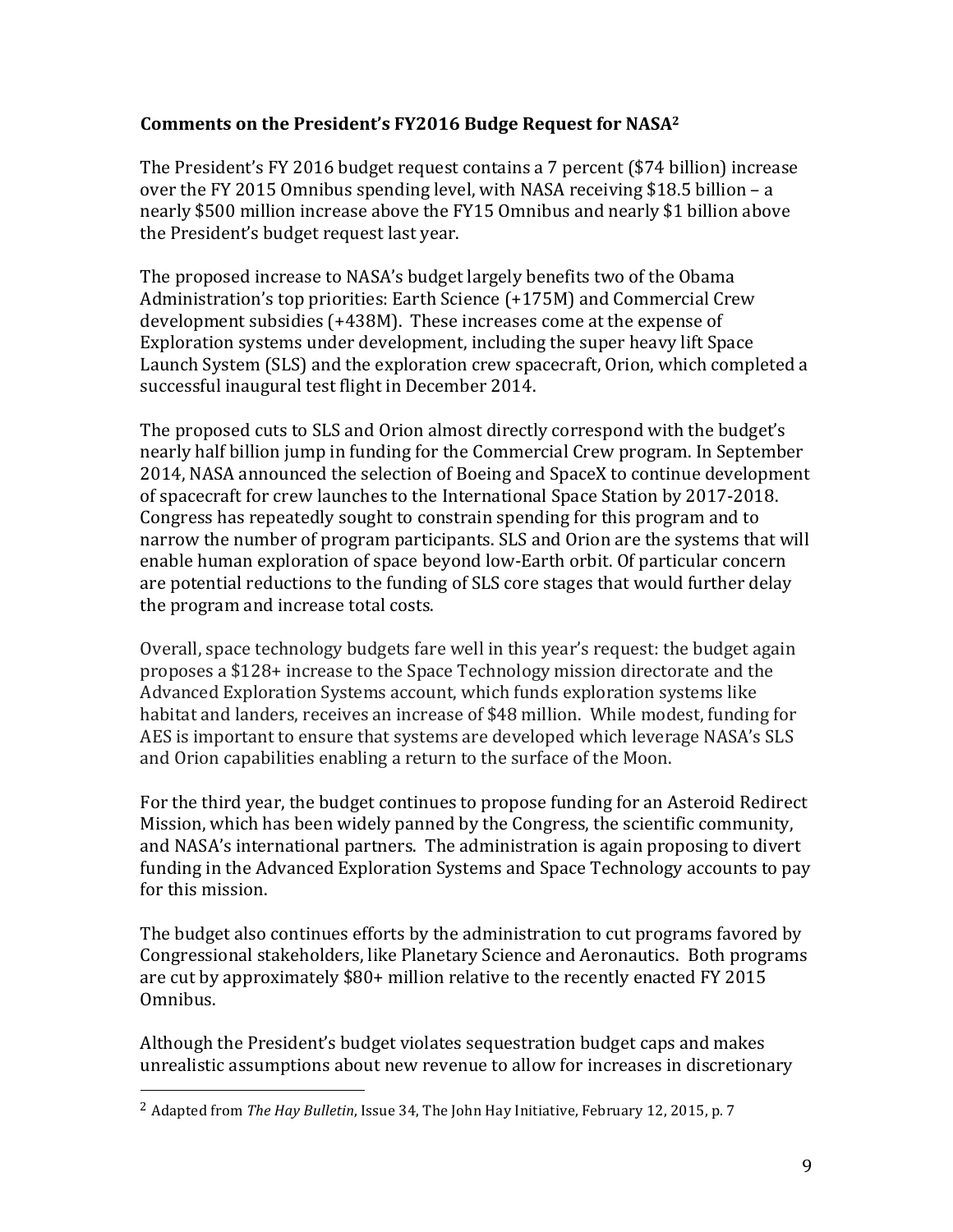spending, the topline increase for NASA is welcome and should be encouraged within the allocation provided by the House and Senate budget resolutions. Republicans and Democrats in Congress both approved funding for NASA that was well above the President's request last year and should be encouraged to prioritize investments in the space program. For example, the Congress should enforce balance in the science portfolio to ensure that programs like Planetary Science and Earth Science receive funding consistent with their scientific merit.

The appropriations process should prioritize investments in NASA's Exploration program by fully funding SLS, Orion and Advanced Exploration Systems, while restricting spending on the Asteroid Redirect Mission. A heavy-lift capability of 130 mT (e.g., Saturn V class) is highly beneficial for a human return to the Moon and a necessity for eventual human missions to Mars. Lacking such a capability would mean doing multiple orbital assembly flights at substantial additional cost and risk. The upper stage necessary to reach the 130 mT capability continues to be underfunded.

As a possible offset to the administration's proposed increase for Commercial Crew, Congress could direct NASA to adopt a "leader-follower" approach with the final level of funding provided for the program. Under this approach, NASA would provide full funding to the primary crew award winner to ensure the development of domestic access to ISS by 2017, while the second crew system would come online later, pending the availability of resources and the progress made by the "leader" and an evaluation of the market for these services.

Through authorization and appropriations bills, Congress should provide clear direction for NASA on an exploration mission for the 2018-2025 timeframe as SLS, Orion, and other exploration systems currently under development begin operations. The Congress should direct NASA to focus on the mission concepts for an international return to Moon, with private sector partners, in anticipation of a new Administration in 2017.